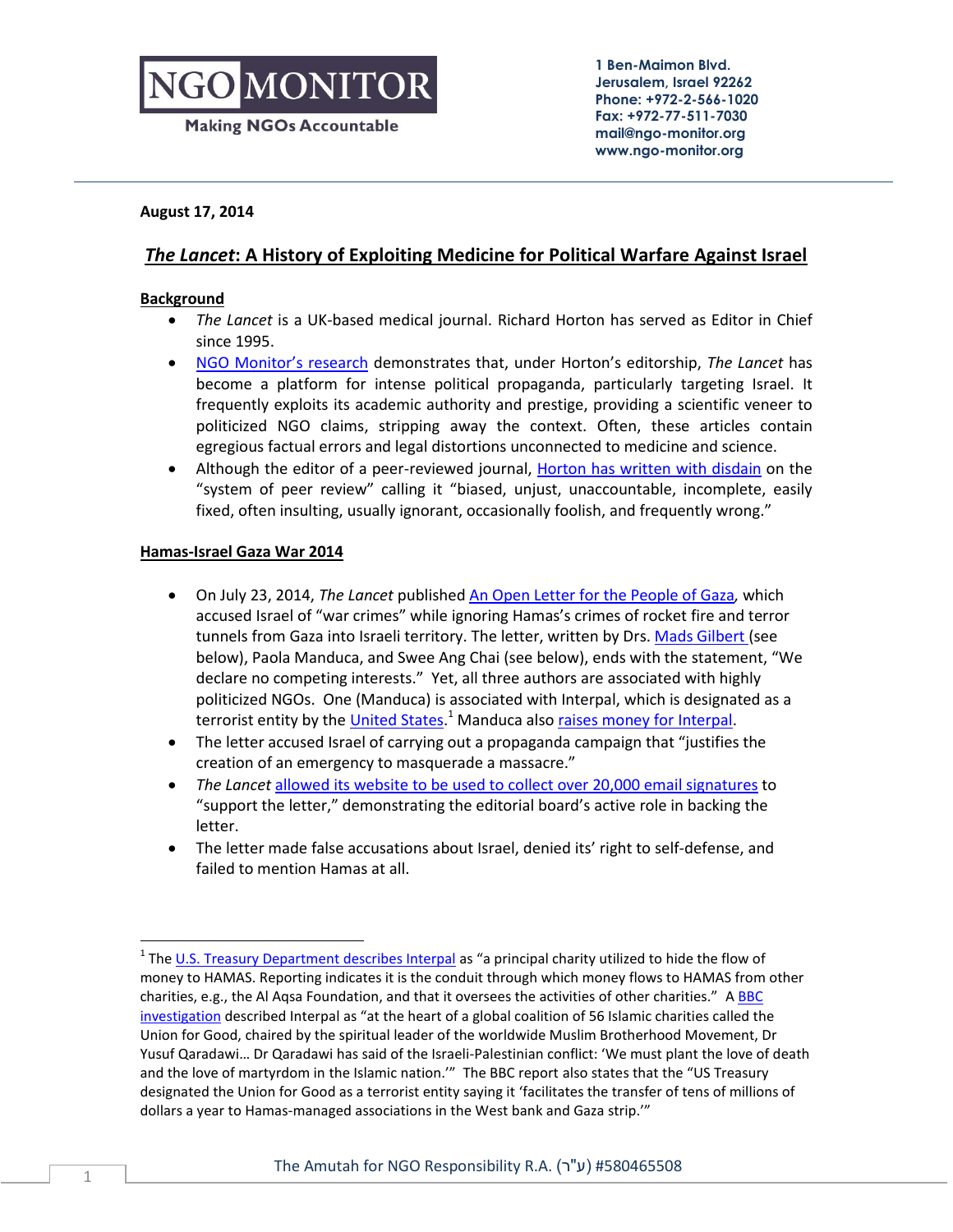## NGO MONITOR

**Making NGOs Accountable** 

**1 Ben-Maimon Blvd. Jerusalem, Israel 92262 Phone: +972-2-566-1020 Fax: +972-77-511-7030 mail@ngo-monitor.org www.ngo-monitor.org**

- Unsubstantiated allegations were made regarding both the use of illegal weaponry by the Israeli Defense Forces (IDF) and the utilization of those weapons to deliberately kill civilians.
- *The Lancet's* decision to publish this biased piece written by authors known to be part of radical anti-Israel NGOs – speaks to the political nature of the medical journal.
- A [global outcry](http://www.ngo-monitor.org/article/analysis_of_medical_ngo_agendas_and_distortions_on_the_gaza_conflict_) occurred in response to the letter. *The Lancet* also published a [rebuttal](file:///C:/Documents%20and%20Settings/NGO_User4/My%20Documents/Downloads/Operation%20Protective%20Edge) from 1,234 Canadian doctors that criticized the original article.

#### **The Lancet's partnerships with political advocacy NGOs**

#### *Lancet-Palestinian Health Alliance (LPHA)*

- *[The Lancet](http://www.thelancet.com/)* partners with a number of anti-Israel NGOs to maintain the [Lancet-](http://www.thelancet.com/journals/lancet/article/PIIS0140-6736(13)62233-3/fulltext)[Palestinian Health Alliance \(LPHA\)](http://www.thelancet.com/journals/lancet/article/PIIS0140-6736(13)62233-3/fulltext), "a loose network of health researchers committed to illuminating the conditions under which Palestinians live today." Through its partnership, *The Lancet* publishes reports and articles, holds annual conferences, and solicits research papers and studies that specifically focus on Palestinian issues, often in an overtly political context.
- At the [LPHA conference](http://www.map-uk.org/news/a-reunification-project-for-palestinians.aspx) in Amman (March 17-18, 2014), Richard Horton acknowledged the political aims of *The Lancet*'s involvement in this program and its non-medical, nonscientific nature: "We publish science at the Lancet, but the evidence has to go beyond that to the humanity of people….We need a deeper and more rigorous investigation of Palestinian health and wellbeing – most specifically its economic, social and political determinants."
- In December 2013, Medical Aid for Palestinians (MAP), in association with *The Lancet*, launched a LPHA research publication. The 35 contributions of the LPHA report were authored by health professionals and academics from the fields of medicine and science. However, some of the abstracts revealed a political slant, reflecting the authors' subjective anti-Israel prejudices.
	- $\circ$  For example, in the contribution titled "Emergency preparedness and response [of the Palestinian health system to an Israeli assault on the Gaza Strip, occupied](http://www.thelancet.com/journals/lancet/article/PIIS0140-6736(13)62578-7/fulltext)  [Palestinian territory, in 2012: a qualitative assessment,](http://www.thelancet.com/journals/lancet/article/PIIS0140-6736(13)62578-7/fulltext)" the authors blame "Israeli violence" entirely, failing to consider the role of terror groups operating within civilian areas in Gaza that necessitate Israel's self-defense measures. Two of the authors, Ghassan Zaqout and Aed Yaghi, are affiliated with the [Palestinian](http://www.ngo-monitor.org/article/palestinian_medical_relief_society_pmrs_)  [Medical Relief Society](http://www.ngo-monitor.org/article/palestinian_medical_relief_society_pmrs_) (PMRS), a highly biased NGO that repeatedly claims that Israel violates "[human rights](http://pmrs.ps/details.php?id=u85ojpa2737y093ww5263)," employs methods of "[collective punishment](http://www.phmovement.org/es/node/486)," "deploys [non-conventional](http://www.ngo-monitor.org/data/images/File/NGO_Malpractice.pdf) weapons against civilians," and seeks to "[oust](http://www.pmrs.ps/) the Palestinians… into densely populated enclaves fully controlled by Israel and geographically separate."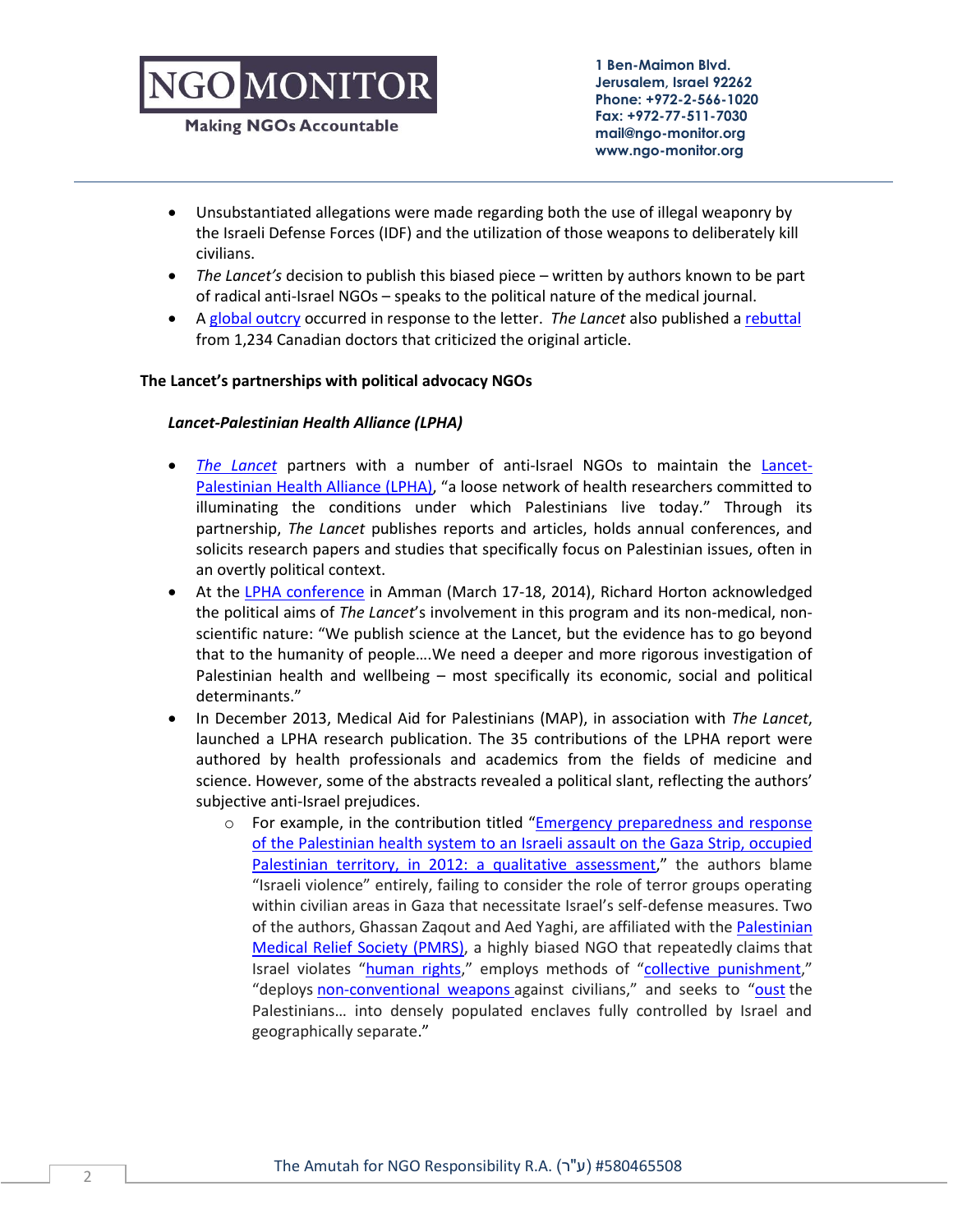

**Making NGOs Accountable** 

**1 Ben-Maimon Blvd. Jerusalem, Israel 92262 Phone: +972-2-566-1020 Fax: +972-77-511-7030 mail@ngo-monitor.org www.ngo-monitor.org**

#### **GCMHP and Dr. Eyad El-Sarraj**

- Since 1996, *The Lancet* has cooperated with the Gaza Community Mental Health Programme (GCMHP) and its representatives, particularly founder Dr. Eyad El-Sarraj, often reporting on non-medical issues relating to the Arab-Israeli conflict.
- In September 1996, *The Lancet* article "[Israel: Justice in Heaven](http://www.thelancet.com/journals/lancet/article/PIIS0140-6736(05)65606-1/fulltext#article_upsell)" included a history and short documentation of Sarraj's activism.
- A March 2005 article titled ["Protecting the Mental Health of Gaza's Inhabitants"](http://www.thelancet.com/journals/lancet/article/PIIS0140-6736(05)71860-2/fulltext) chronicled the history of GCMHP and updated the timeline of Sarraj's continued activism. The end of the article included Sarraj's unsupported "analysis" of the conflict: "Jews have been victimized and have a traumatic history and so now do the Palestinians….Violence only makes people more defensive and paranoid."
- *The Lancet* article "[Health as Human Security in the Occupied Palestinian Territories](http://www.thelancet.com/journals/lancet/article/PIIS0140-6736(09)60110-0/abstract)" (2009) discussed the alleged effects of sonic booms caused by Israeli military planes over Gaza, and claimed health and mental health implications for pregnant women and children. These claims are not universally accepted in the medical research community. One study was conducted in Nevada between 1969 and 1986 by the Department of Community and Environmental Medicine of the University of California, Irvine. [The](http://nepis.epa.gov/Exe/ZyNET.exe/9101C5O3.TXT?ZyActionD=ZyDocument&Client=EPA&Index=Prior+to+1976&Docs=&Query=&Time=&EndTime=&SearchMethod=1&TocRestrict=n&Toc=&TocEntry=&QField=&QFieldYear=&QFieldMonth=&QFieldDay=&IntQFieldOp=0&ExtQFieldOp=0&XmlQuery=&Fi)  [report stated](http://nepis.epa.gov/Exe/ZyNET.exe/9101C5O3.TXT?ZyActionD=ZyDocument&Client=EPA&Index=Prior+to+1976&Docs=&Query=&Time=&EndTime=&SearchMethod=1&TocRestrict=n&Toc=&TocEntry=&QField=&QFieldYear=&QFieldMonth=&QFieldDay=&IntQFieldOp=0&ExtQFieldOp=0&XmlQuery=&Fi): "From the data collected, no convincing evidence was found to prove or disprove the existence of adverse health effects due to exposure to sonic boom." In another study, [Dr Daniel Ellis from St. Georges Hospital in London](http://www.bmj.com/content/331/7525/1100.1?tab=responses) wrote in the *BMJ* on November 17, 2005, noting: "Apparently, sonic booms cause no negative effects on the breeding of gray seals nor do they damage avian eggs nor do they have a hugely detrimental effect on sleep. There is no mention of miscarriages, heart problems or any other medical problems for that matter."
- Sarraj was also praised by *The Lancet's* editor, Richard Horton, in March 2009 for his assistance with *The Lancet's* publication of ["The Occupied Palestinian Territory: Peace,](http://www.thelancet.com/journals/lancet/article/PIIS0140-6736(09)60100-8/fulltext)  [Justice, and Health"](http://www.thelancet.com/journals/lancet/article/PIIS0140-6736(09)60100-8/fulltext) series.
- On 15 February 2014, *The Lancet* published a[n obituary](http://www.thelancet.com/journals/lancet/article/PIIS0140-6736(14)60210-5/fulltext?rss%3Dyes) by Geoff Watts, praising Sarraj as a "pillar" whose career was a "mixture of medicine and activism." The obituary described GCMHP as an organization with an "ethos of respect for justice and human rights," with its major target groups being "children….and victims of organized violence and torture." However, Sarraj's [problematic legacy,](http://www.jpost.com/Opinion/Op-Ed-Contributors/A-Palestinian-doctors-difficult-legacy-336148) in which he exploited his professional credentials as a psychiatrist and human rights organization head in order to promote his immoral anti-Israel agenda, is not at all addressed. (See NGO Monitor's letter [to the Editor of](http://www.ngo-monitor.org/article/letter_to_the_editor_of_the_lancet_regarding_the_obituary_eyad_rajab_el_sarraj_by_geoff_watts_published_feb_in_the_lancet_) *The Lancet* on this issue.)

#### **MAP and Dr. Swee Ang Chai**

 Medical Aid for Palestinians (MAP) regularly partners with *The Lancet* to launch LPHA's annual research publications and [attend LPHA's annual conferences](http://www.map-uk.org/news/a-reunification-project-for-palestinians.aspx). MAP has been supporting the LPHA alliance since its establishment in 2009. MAP officials have also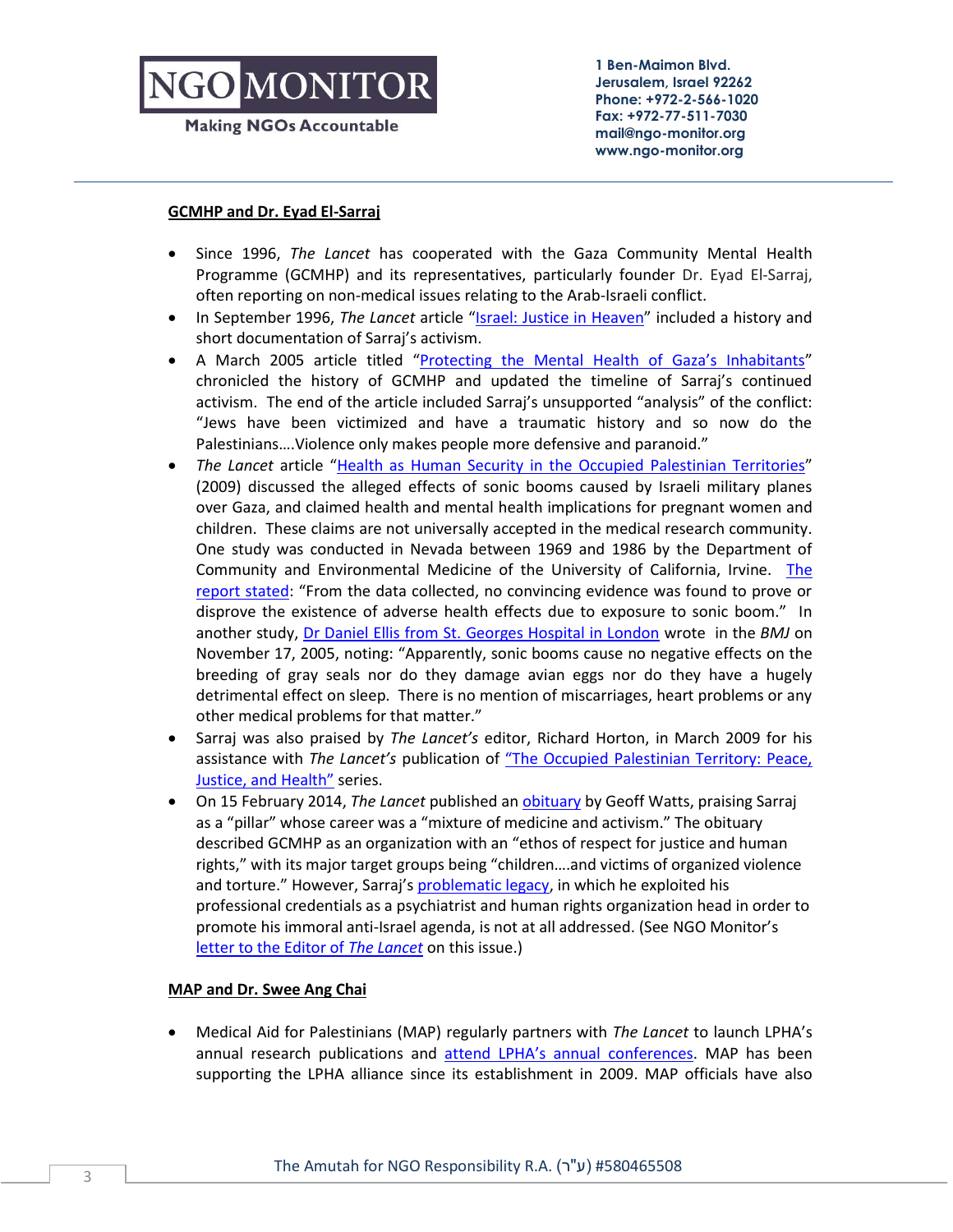

**Making NGOs Accountable** 

**1 Ben-Maimon Blvd. Jerusalem, Israel 92262 Phone: +972-2-566-1020 Fax: +972-77-511-7030 mail@ngo-monitor.org www.ngo-monitor.org**

contributed numerous pieces to *The Lancet*, and their political views are frequently cited.

- MAP has been known to distort facts in order to advance its anti-Israel stance. For instance, in February 2009 Dr. Swee Ang Chai, founding trustee of MAP and a key author of *An Open Letter for the People of Gaza*, published the introduction from her book, *[The](https://www.middleeastmonitor.com/resources/reports-and-publications/405-introduction-from-beirut-to-jerusalem-2009-the-wounds-of-gaza)  [Wounds of Gaza](https://www.middleeastmonitor.com/resources/reports-and-publications/405-introduction-from-beirut-to-jerusalem-2009-the-wounds-of-gaza)*, on *The Lancet*'s "Global Health Network" website. The article, which included no sources or references, was filled with unverifiable anecdotes. It was removed 28 days later following widespread criticism due to "[factual inaccuracies](http://www.thepeoplesvoice.org/TPV3/Voices.php/2009/03/05/lancet-withdraws-gaza-article-author-res)."
- The [entry began](https://www.middleeastmonitor.com/resources/reports-and-publications/405-introduction-from-beirut-to-jerusalem-2009-the-wounds-of-gaza) with a misrepresentation of two incidents, whose historical veracity are the subject of much scholarly debate: "Are we talking about the Khan Younis massacre of 5,000 in 1956, or the execution of 35,000 prisoners of war by Israel in 1967?" Apparently, Chai arrived at her figures by taking an [UNWRA report](http://unispal.un.org/UNISPAL.NSF/0/6558F61D3DB6BD4505256593006B06BE), which claimed "a large number of civilians were killed," inflating the number by a factor of twenty. $2$  While the details she provided are entirely inaccurate and without basis, they also failed to advance any medical claims.

The introduction also alleged that, during the 2009 Gaza War, which was accompanied by a widespread [NGO-led political attack against](http://www.ngo-monitor.org/article/the_goldstone_report_reconsidered_a_critical_analysis) Israel, the IDF illegally deployed phosphorus shells and bombs with the *intention* of deliberately harming civilians. Citing the testimonies of unnamed "eyewitnesses," [she wrote](https://www.middleeastmonitor.com/resources/reports-and-publications/405-introduction-from-beirut-to-jerusalem-2009-the-wounds-of-gaza): "…eyewitnesses describe the tanks shelling into homes…the phosphorous explodes and burns the families and the homes. Many charred bodies were found among phosphorus particles." Chai further claimed that "the use of DIME (dense inert material explosives) was **evident**" (emphasis added), based on ambiguous circumstantial proof such as "extremely heavy" bomb casings and shrapnel. Chai also describes other incidents based on the testimony of unnamed witnesses she prejudicially [describes as "survivors"](https://www.middleeastmonitor.com/resources/reports-and-publications/405-introduction-from-beirut-to-jerusalem-2009-the-wounds-of-gaza) who "describe Israeli tanks arriving in front of homes demanding residents to come out…..The deliberate targeting of unarmed children and women is well documented by human rights groups in the Gaza Strip…"

This extensive list of accusations, which Chai presented as "well documented," not only lack any factual basis, but were not even repeated by other anti-Israel NGOs or by the Goldstone Report. That *The Lancet* could publish such claims demonstrates a failed editorial process, entirely in violation of basic scientific and academic standards.

#### **Mads Gilbert**

• In January 2009, Dr. Gilbert [traveled to Gaza's Al-Shifa Hospital](http://www.nrk.no/kultur/leger-som-verdens-pressekorps-1.6383876) as a member of the Norwegian Aid Committee, [NORWAC,](http://r20.rs6.net/tn.jsp?e=001nFniTWhcBA2sJqTMmNw3XPZ_T8ATcu9QOKXYZlOUfryk0B6yCBphn88TM67ilX3pGtXh945cKvEWcbHVoAUCNc1pWcLF5Ei_1l8B1-B608M=) an NGO funded by the Norwegian government

 $\overline{\phantom{a}}$ 

<sup>&</sup>lt;sup>2</sup> Special Report of the Director of the United Nations Relief and Works Agency for Palestine Refugees in the Near East, December 15, 1956, available at <http://unispal.un.org/UNISPAL.NSF/0/6558F61D3DB6BD4505256593006B06BE>